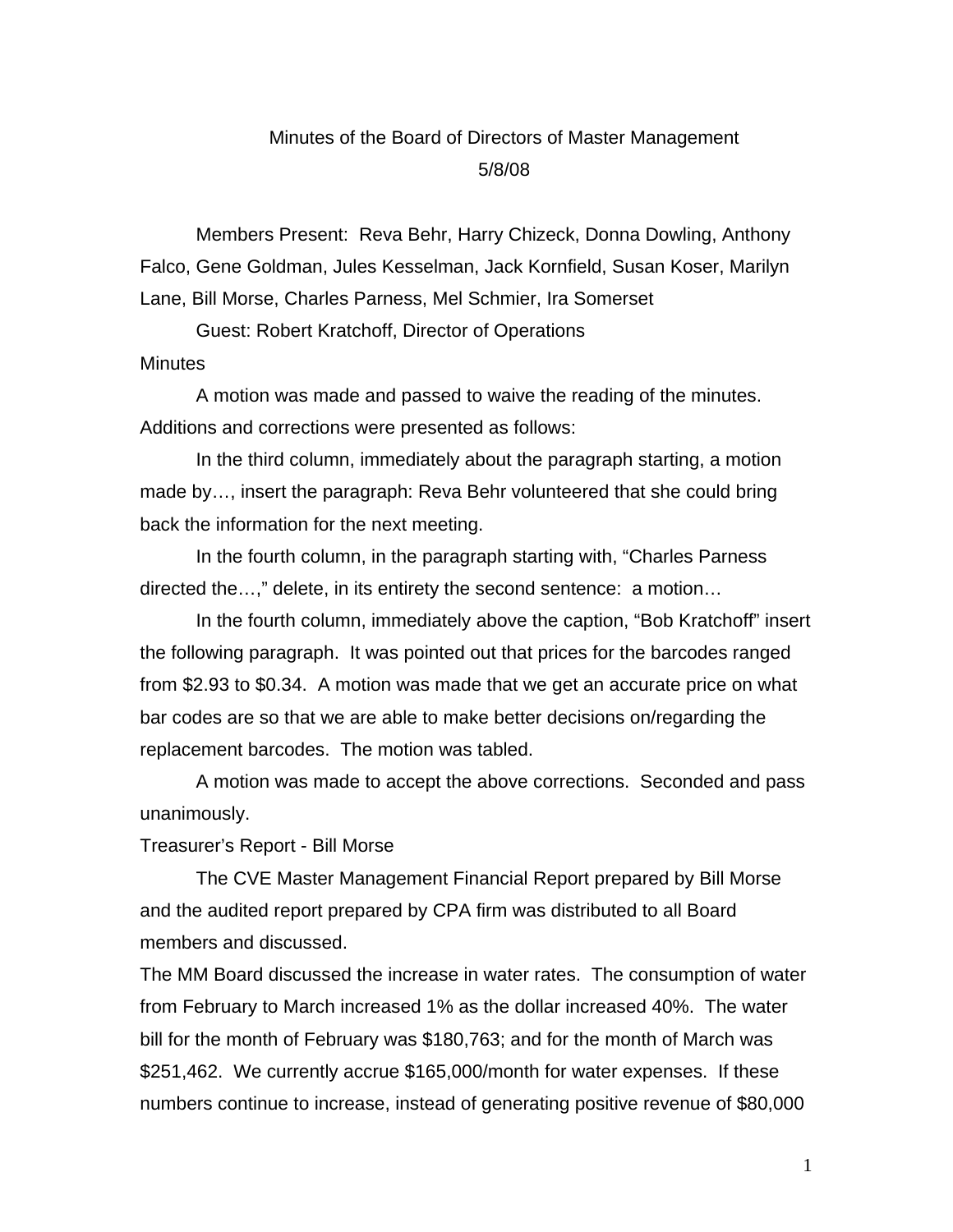to \$90,000, we will just about break even. The extra revenue will not be available to spend on upcoming projects. Bill Morse will be having a meeting with a representative at city hall to discuss the increase in rates/consumption in more detail.

President's Report - Charles Parness

### Trading Spaces

It was pointed out that any committee or person making a report to the Board of Directors of CVEMM Inc. provide us with the report at least two weeks prior to the meeting.

A motion was made that a letter be sent to the *Reporter* from the Board of Directors stating that the MM Board approve the following offer: The *Reporter* will vacate their current space, the *Reporter* will occupy the space, formerly occupied by the Village Pharmacy, adjacent to the COOCVE offices; the payments by the *Reporter* to MM remain at \$4500/month; and the *Reporter* will be responsible for all renovation costs. Seconded and passed (9 to 3)

It was noted that the above stated motion has nothing to do with Seacrest. As far as Seacrest, Charles Parness asked Bob Kratchoff to show Seacrest Room C in the activity center. If they decide that they like it, it would come back to the board to schedule time limits for them to use it in conjunction with the COOCVE contract. Also, if the Reporter accepts the proposed motion, it will come back to the MM Board and then Mr. Bogan would be involved to handle the lease.

Question – Do we need to make a decision with Seacrest today? Again, Seacrest is a separate issue. This has not been offered to Seacrest. The \$4,500 we get each month is not just for the space; it is also for administrative support. Handyman

The MM Board had a discussion regarding hiring a handyman at \$22/hour, no more than eight hours/week, to complete minor tasks that do not require a license and are not covered under the century maintenance contract with MM. This individual would be an employee on the payroll but not guaranteed set hours each week as this position would not be a permanent job but on an as needed basis. Because of this, the MM Board decided that they will need to gather

2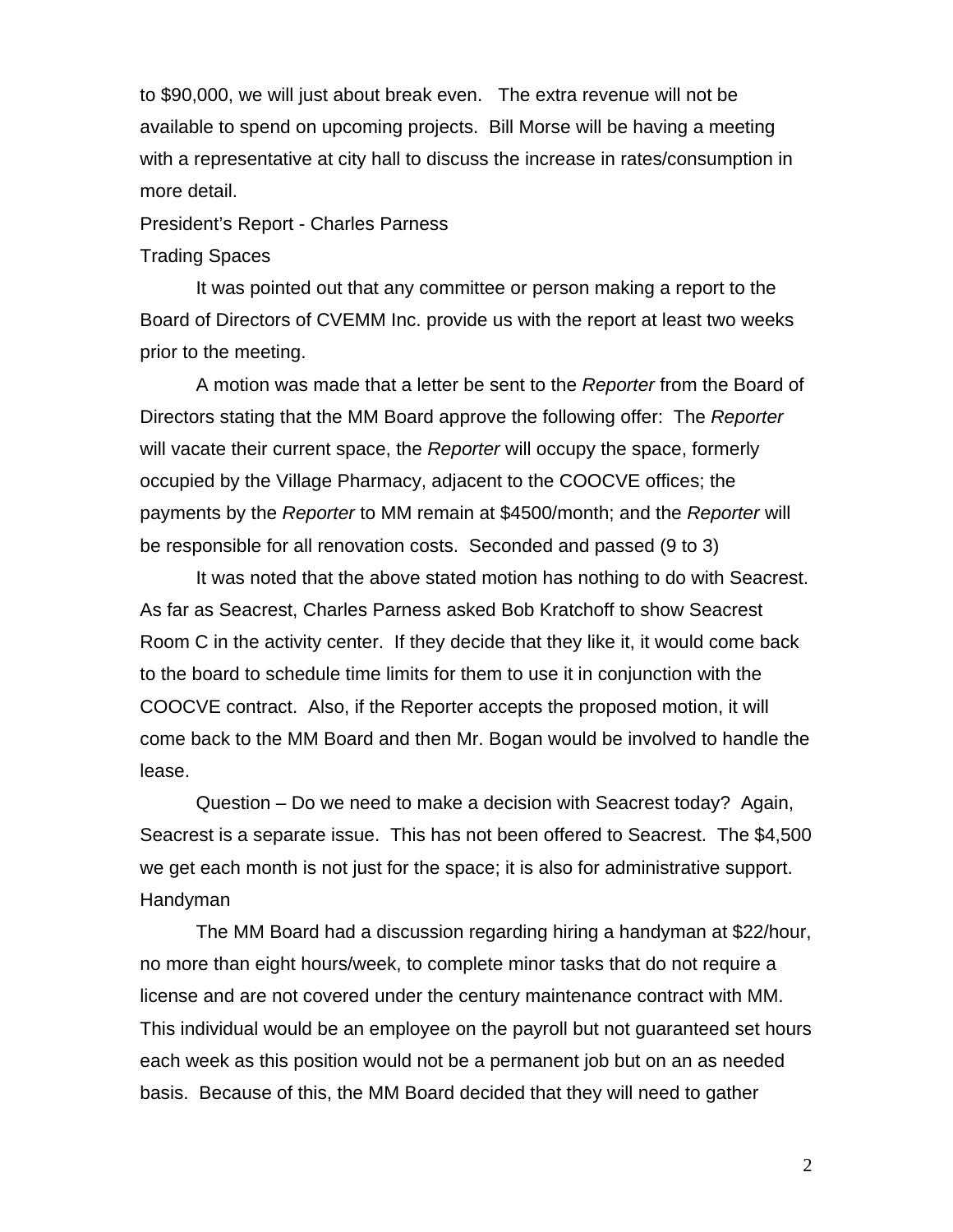further legal advice and more detail regarding the liability of hiring this handyman as an employee vs. an independent contractor.

A motion was made to remove the handyman from the payroll. Seconded and passed unanimously.

## Paving

Mark Bogan will get back to the MM Board by next meeting with regard to the question of who is responsible for repairing the streets that the trolleys run on.

Question – We need to ask our attorney what community lighting means. Since we are paying for the electricity to light the roadways and the parking spaces does this indicate that we have the responsibility toward the roadways other than what is in the documents?

# Trolley Tours

Trolley tours recently contacted the MM Board and asked for \$10,000 to pay for fuel and a little over \$8,000/month for additional fuel costs. The MM Board has been in touch with alternate providers to compare cost, service and reliability. There are some providers that could be available on short notice. As discussed before, there are several cutbacks that Trolley tours has made such as cutting back from 6 to 5 routes; lunch breaks and this is estimated @\$150,000/year. There are still additional questions for Trolley Tours that need to be addressed.

A motion was made that we maintain a dialogue with our current transportation service provider, continue to look at his books and try to understand the problems. Also, hold a special closed meeting, as soon as possible, to discuss all alternatives and develop a strategy for this provider and other providers. Seconded and passed unanimously **Bills** 

A motion has been made to pay the final bill from Becker Polikoff in the amount of \$1,275. Seconded and passed unanimously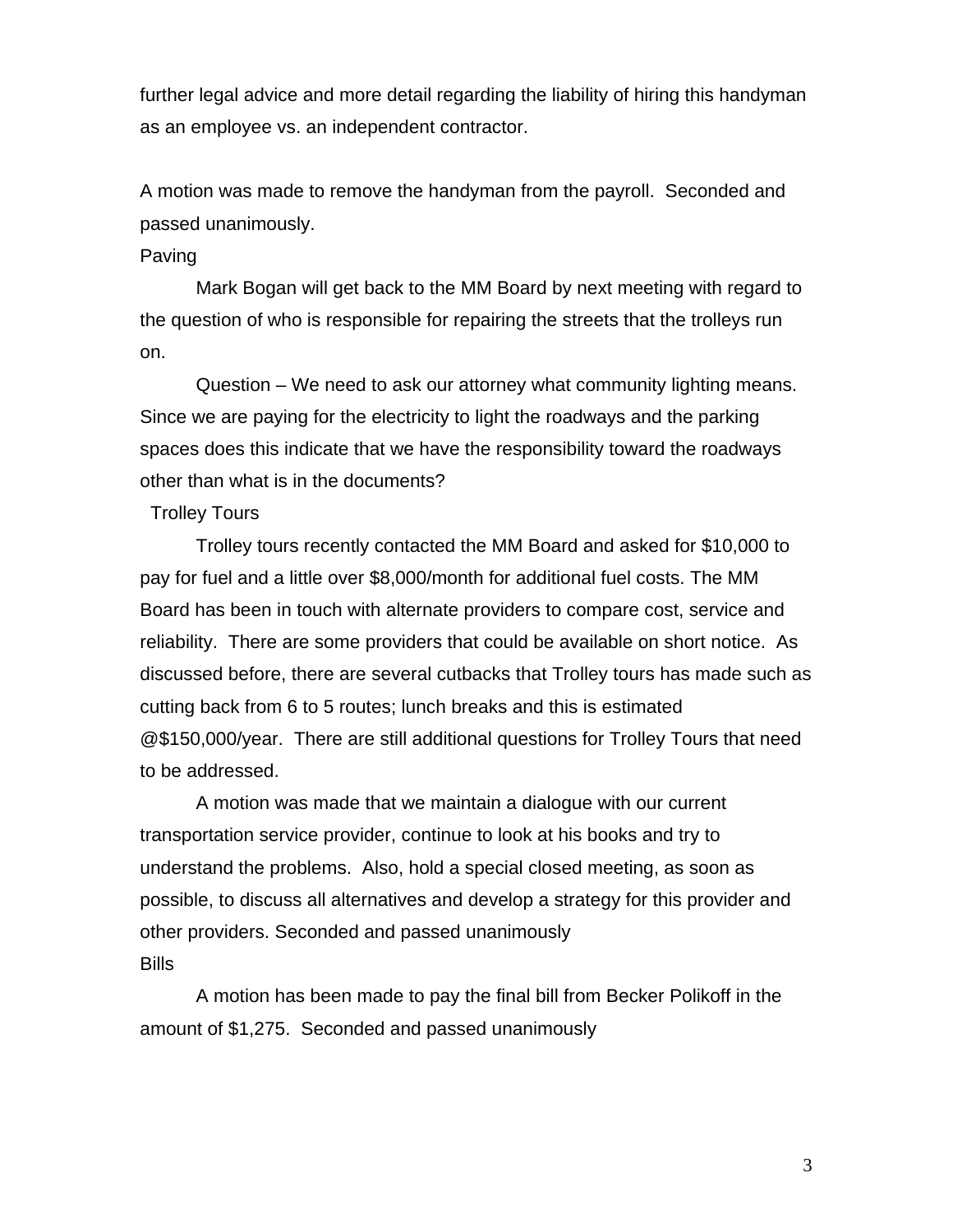It has been requested that all legal files and correspondence from attorneys be made available to the Board so that they can be prepared to discuss any issues that arise.

A hurricane presentation will be held at Le Club on Friday, May 9 at 10am.

MM Board received a copy of purchase contract from Mike Perkins. As soon as we get the go-ahead from Mr. Bogan, the contract will be signed. Correspondence - Susan Koser

Letter from Sandy Knoller – dumpster servicing a and b is being used by real-estate office causing an overflow of trash; trees and bushes missing along the fence near Upminster C facing Military Trail; 3 cement blocks at wooden bench in front of building K need to be replaced; walkway at end of building M that leads to Century Blvd and trucks also use as shortcut – yellow post should be installed

Letter from Bertrim Kats – nonpayment of insurance costs

Letter from John Massamiani/Alice Winpool– parking area maintenance Letter from Richard Graber – petition regarding stop signs - 86 signatures received

Planning Committee - Ira Somerset

 The Planning committee met and formulated a strategic plan which was distributed to the MM Board. The committee went through a list of possible activities of what needs to be done now, in the future and things that we might like to have done. The current financial situation will have some impact on this strategy.

Highest priority is to hire a paid professional administrator/manager reporting to the President and indirectly to the MM Board. This paid professional can either be an individual or management corporation. Committee would like to have someone on staff at the end of this year or beginning of 2009.

The Board discussed the reasons for the hiring of a paid professional/ company. After a discussion the MM Board would like to see a needs assessment on this hiring. This will be discussed again at the next MM Board meeting and at that time determine if we should continue to gather information to

4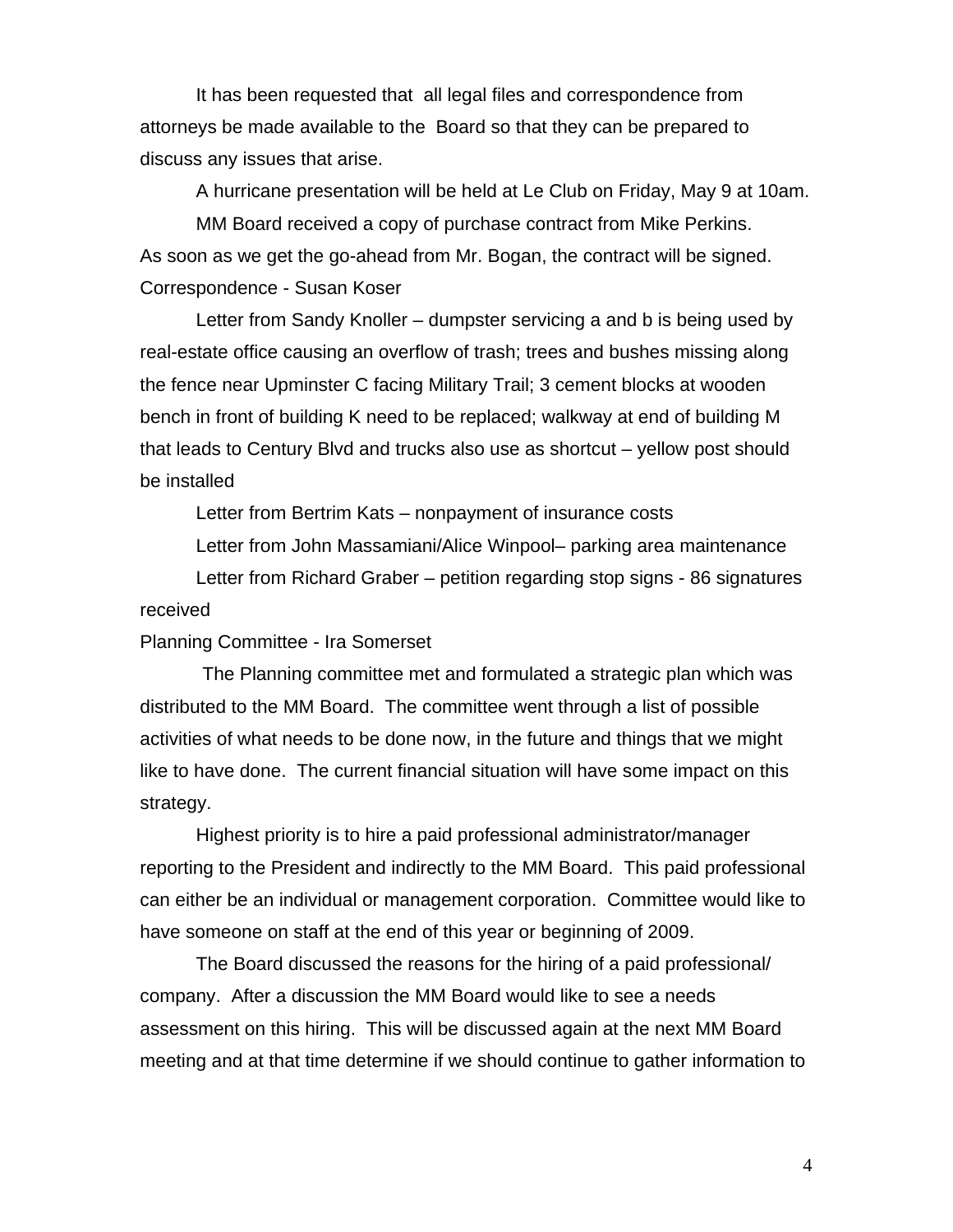pursue with the search or continue doing what we are doing. The President will appoint a committee to look into this.

After a discussion whether to look into the purchase of the golf course, a motion was made to look into determining the legalities and look into the practicalities of obtaining the golf course. This information will be discussed and presented at the June meeting. Seconded and passed (10 to 1)

A motion was made to enter into negotiations to obtain title to all properties for which MM is responsible but does not currently own. Seconded and passed unanimously.

#### Landscaping Committee - Reva Behr

 Tree project is underway and approximately 30% of the trees have been thinned and shaped. Project will be completed by the end of May.

Gatehouses entrances renovation project – currently looked at other developments for ideas and currently seeking a landscape architect.

After an update on the dead trees on MM property a motion was made to have Shalom Tree Care remove all the dead trees (approximately 4-6) at cost not to exceed \$4,200. Seconded and passed unanimously

In the area along Military Trail past Goolsby and toward Eastgate, the bushes are down, the grass is non-existent and the gravel is loose and there are holes, etc. Property is not MM. Reva has contacted the commissioner and he will get back to her and will look into it.

Jack Kornfield will scope out a document on procedures in collecting RFP's and distribute to the MM Board next month.

# **Question**

During the tree trimming process that is underway, are they hurricane trimming the trees so that the wind can pass through them? No, this is not a hurricane trim.

Operations - Dir. of Operations Bob Kratchoff

Tree pruning approximately 45% completed.

Signage – approximately 95% completed